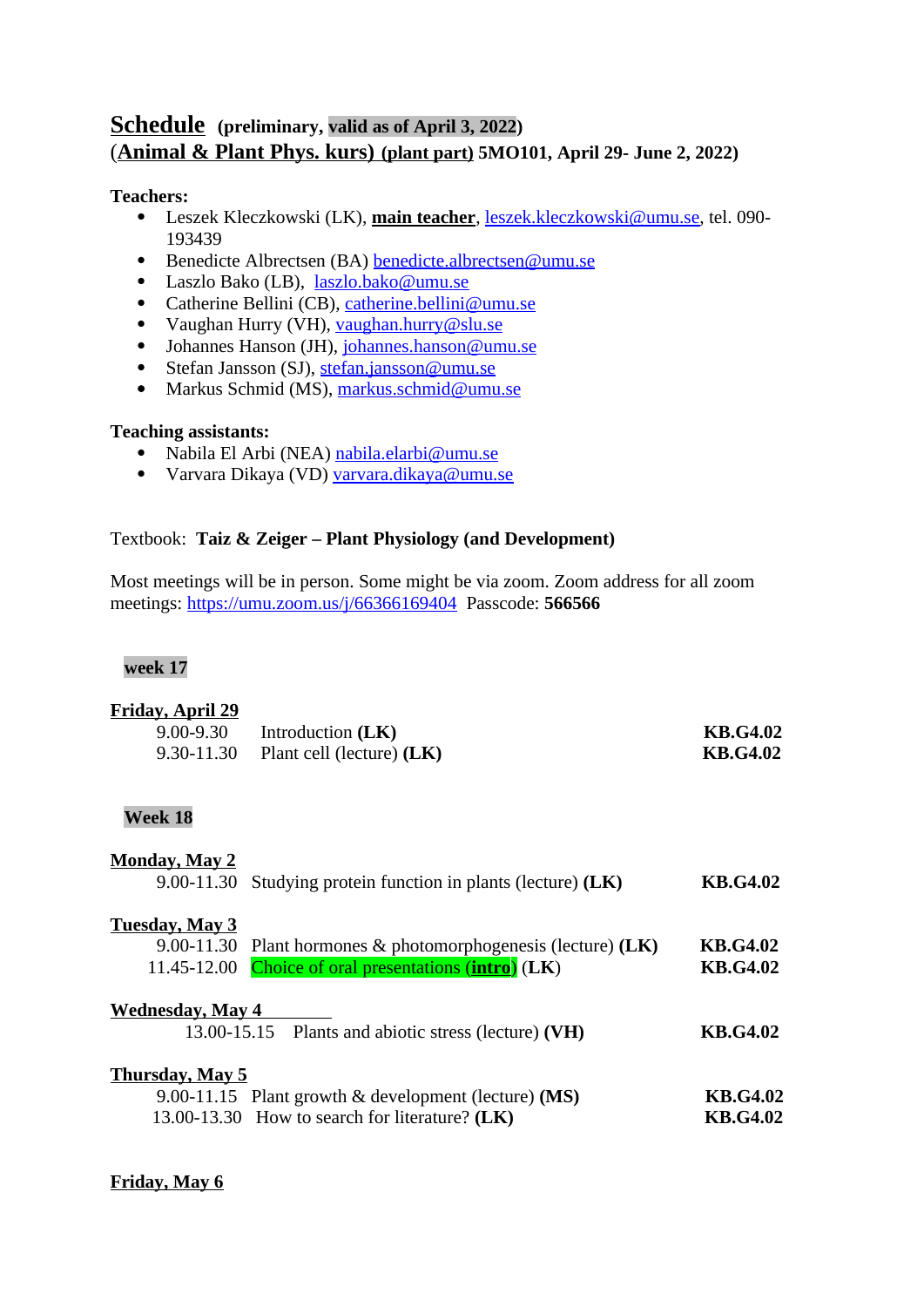| 9.00-12.00 GMO plants - methods/controversies (discussion) (SJ) | <b>KB.G4.02</b> |
|-----------------------------------------------------------------|-----------------|
| 13.00-15.15 Photosynthesis and respiration I (lecture) $(LK)$   | <b>KB.G4.02</b> |

## **week 19**

| <b>Monday, May 9</b>                                                                   |                 |
|----------------------------------------------------------------------------------------|-----------------|
| Student choice of oral presentations (LK)<br>9.00-9.45                                 | <b>KB.G4.02</b> |
| Plant anatomy (lecture) (NEA)<br>10.00-12.00                                           | <b>KB.G4.02</b> |
| Anatomy lab (lab#1a) (NEA, VD)<br>13.00-16.30                                          | <b>KB.G4.02</b> |
|                                                                                        | <b>KB.G4.04</b> |
|                                                                                        |                 |
| <b>Tuesday, May 10</b>                                                                 |                 |
| 9.00-12.30 Anatomy lab (lab#1b) (NEA, VD)                                              | <b>KB.G4.04</b> |
| <b>Wednesday, May 11</b>                                                               |                 |
| 9.00-17.00 Tissue-specific gene expression (lab#2a) (NEA, VD)                          | <b>KB.G4.02</b> |
|                                                                                        | <b>KB.G4.04</b> |
| <b>Thursday, May 12</b>                                                                |                 |
| Tissue-specific gene expression (lab#2b) (NEA, VD)<br>9.00-16.00                       | <b>KB.G4.04</b> |
|                                                                                        |                 |
| <b>Friday, May 13</b>                                                                  |                 |
| Tissue-specific gene expression (lab#2c) (NEA, VD)<br>9.00-16.00                       | <b>KB.G4.04</b> |
|                                                                                        |                 |
|                                                                                        |                 |
|                                                                                        |                 |
| week 20                                                                                |                 |
|                                                                                        |                 |
| <b>Monday, May 16</b><br>9.00-11.15 Photosynthesis and respiration II (lecture) $(LK)$ | <b>KB.G4.02</b> |
| Discussion of 1st reading assignment (LK)<br>13.00-15.45                               | <b>KB.G4.02</b> |
|                                                                                        |                 |
| <b>Tuesday, May 17</b>                                                                 |                 |
| 9.00-11.15 Photosynthesis and respiration III (lecture) (LK)                           | <b>KB.G4.02</b> |
| <b>Deadline</b> for lab#1 report<br>17.00                                              |                 |
|                                                                                        |                 |
| <b>Wednesday, May 18</b>                                                               |                 |
| 9.00-11.30 Plant secondary (specialized) metabolism (lecture) (BA)                     | <b>KB.G4.02</b> |
|                                                                                        |                 |
| <b>Thursday, May 19</b>                                                                |                 |
| 9.00-11.30<br>Sugar regulation in plants (lecture) (JH)                                | <b>KB.G4.02</b> |
| Discussion of $2nd$ reading assignment (LK)<br>13.00-15.45                             | <b>KB.G4.02</b> |
|                                                                                        |                 |
| Friday, May 20                                                                         |                 |
| 9.00-11.30 Plant Biotechnology in agriculture (lecture) (LB)                           | <b>KB.G4.02</b> |
| 17.00 <b>Deadline</b> for lab#2 report                                                 |                 |